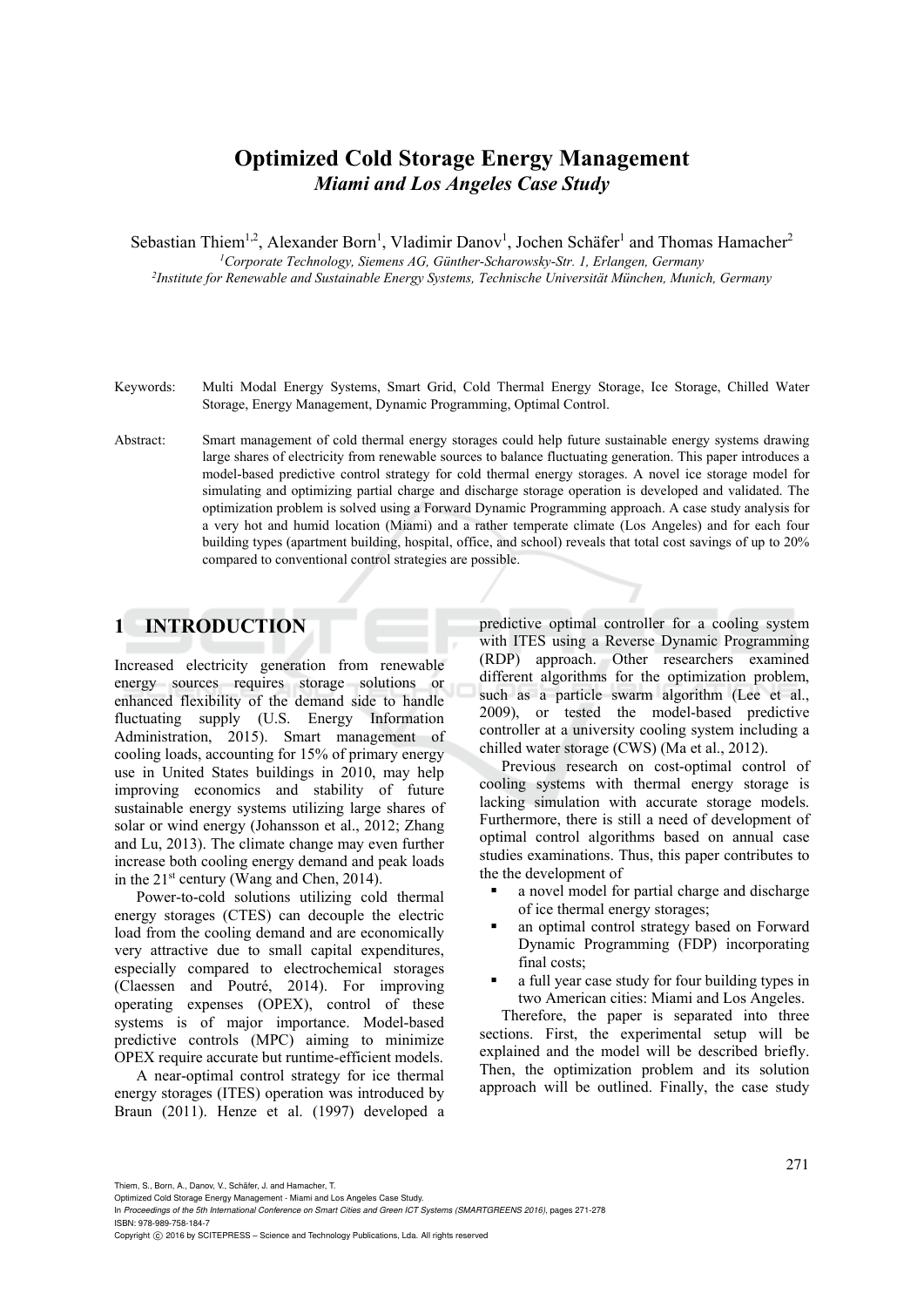will quantify advantages from using an optimal control approach.

### **2 EXPERIMENTAL SETUP**

The cooling system investigated for this paper consists of a two-stage compression chiller and appropriate condenser-side dry air-cooled heat exchanger (cooling fans). An ice thermal energy storage (ITES) manufactured by Fafco is used as cold thermal energy storage (CTES), as highlighted in the schematic in Figure 1. Building cooling loads are simulated by electric heaters that can dump heat into the ice storage or transfer heat to the evaporator side of the chiller.



Figure 1: Schematic representation of the cold thermal energy storage (CTES) experimental setup, including electricity and heat flows.

To derive accurate models of the entire cooling system, several sets of experiments were run:

- 14 complete charge and discharge cycles;
- Four experiments with simultaneous operation of chiller and heaters;
- Six partial charge and discharge cycles.

Heat flow rates are computed from measured temperatures and mass flow rates. The ITES state of charge is determined in two different ways. By an estimation of the initial state of charge and integral balancing of the measured heat flow rates,  $SOC$  is determined. Due to the difference in density of water and ice, freezing of water and melting of ice result in a change of volume within the storage (at constant mass). This is detected with a float sensor and denoted as volumetric state of charge  $(SOC<sub>V</sub>)$ . Variations in density from sensible cooling or heating of water and ice are also measured by the float sensor. However, since these changes are small compared to the density change induced by the phase change,  $SOC<sub>V</sub>$  hardly includes any effects

from sensible cooling or heating. The system under test is illustrated in Figure 2.



Figure 2: Compression chiller and ice storage system under test.

# **3 MODEL**

The model developed for this research is based upon a previously published model of an ice storage supported cooling system (Thiem et al., 2015). The whole cooling system model consists of several submodels. Whereas chiller, cooling fans, and heater can be modelled with well-known relations from literature (Lee et al., 2012), modelling of the ITES is more challenging due to its large inertia and several nonlinear characteristics depending on its current state.

The previously published model of the ice storage is mainly based on two quantities, the heat exchanger effectiveness  $(\varepsilon)$ 

$$
\varepsilon = \frac{\left(T_{\text{ITES,in}} - T_{\text{ITES,out}}\right)}{\left(T_{\text{ITES,in}} - T_{\text{PCM}}\right)} = f^{(5)}(\text{SOC}_V, \dot{m}),\qquad(1)
$$

and the charge/discharge effectiveness  $(\xi)$ 

$$
\xi = \frac{\dot{Q}_{\text{ITES,eff}}}{\dot{Q}_{\text{ITES,HTF}} - \dot{Q}_{\text{ITES,gain}}} = f^{(\text{exp})} (SOC_V). \tag{2}
$$

In these equations  $T<sub>ITES,in</sub>$  and  $T<sub>ITES,out</sub>$  denote the in- and outlet temperature, respectively;  $T_{\text{PCM}}$  the phase change temperature of the medium inside the storage (0 °C for water);  $\dot{Q}_{\text{ITES},\text{HTF}}$  the heat flow rate transferred by the heat transfer fluid (HTF) pumped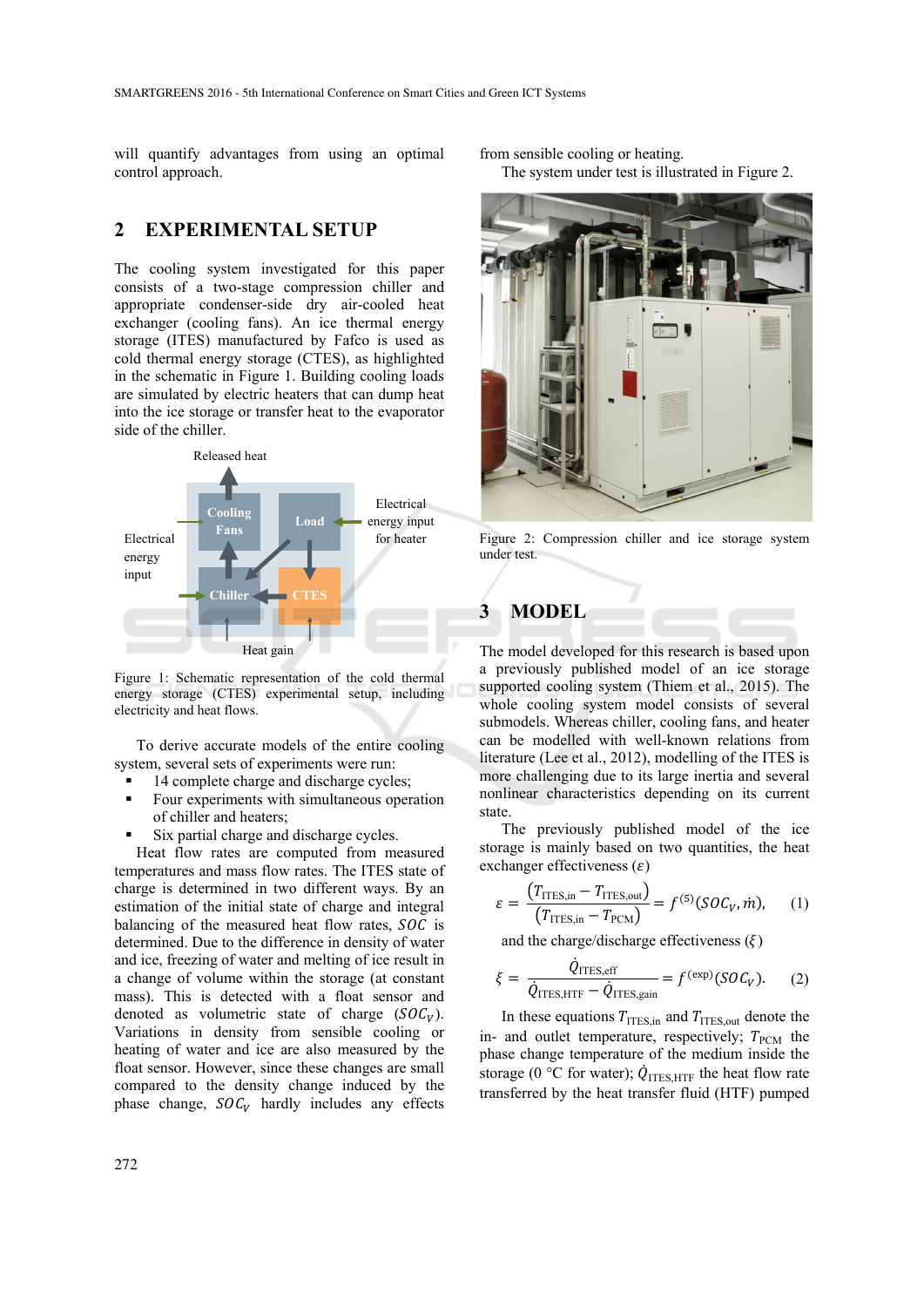through the storage heat exchanger tubes,  $\dot{Q}_{\text{TES,gain}}$ the heat gained from ambience; and  $\dot{Q}_{\text{ITES,eff}}$  the effective heat transfer rate related to a change in volumetric state of charge  $(SOC<sub>V</sub>)$ .

With these quantities, outlet temperature and next time step both real and volumetric state of charge can be computed. The efficiency of the chiller depends on its evaporation temperature, which itself depends on the current thermal resistance of the ice layers surrounding the pipes in the storage. Commonly  $\varepsilon$  and  $\xi$  are fitted as a function of the volumetric state of charge  $(SOC_V)$ .  $SOC$  is less reliable due to the integration of uncertainties in measured heat flow rates.



Figure 3: Misleading scalar quantity state of charge (SOC): Complete charge-discharge cycle.

As highlighted in Figure 3, for complete charge and discharge cycles, distinct layers of water and ice form around the HTF tubes, respectively. Two separate fits for ice storage charge and discharge can be determined. The previous modelling approach based on a fit of  $SOC<sub>V</sub>$  is sufficient. However, for partial charge and discharge cycles, i.e. storage operation that does not charge or discharge the storage completely, the model needs to account for previous operation of the ice storage. Therefore,  $\varepsilon$ and  $\xi$  are determined as function of a newly introduced relative state of charge  $(SOC_{V,rel})$ .  $SOC<sub>V.rel</sub>$  comprises information on previous maximum partial charge and discharge to model layers of water and ice that build up around the tubes in reality. More details on this approach can be found in Born (2015).

The accuracy of this updated modelling approach is shown in Figure 4. In this figure, a parity plot of the volumetric state of charge shows that 90% of simulated data of all experimental sets (see Section 2) are within a 2.91% error margin.



Figure 4: Volumetric state of charge ( $SOC_V$ ) parity plot for the modified  $\varepsilon$ -model.

In addition to the introduced ITES model, a stratified chilled water storage (CWS) model is taken from literature (Wilden and Truman, 1985).

## **4 OPTIMIZATION PROBLEM**

An optimal control problem is formulated based on the models that were briefly introduced in the previous section. The objective of the optimal control strategy is to minimize operating expenses  $(C)$  for a fixed-design cooling system. The objective function is given by

$$
C = C_{\text{el,e}} + C_{\text{el,d}} + C_{\text{su}} + C_{\text{fin}}, \tag{3}
$$

with the electricity energy charge  $(C_{el,e})$ , electricity demand charge  $(C_{el,d})$ , compressor startup costs  $(C_{\text{su}})$ , and final costs for each period  $(C_{\text{fin}})$ :

$$
C_{\rm el,e} = \int_{\Delta t_d} \sum_{i=1}^{N} P_{\rm el,i} \, p_{\rm el,e} d\tilde{t}, \tag{4}
$$

$$
C_{\text{el,d}} = \max \left( \sum_{i=1}^{N} P_{\text{el},i}, P_{\text{el},\text{max},0} \right) p_{\text{el},d} \frac{\Delta t_d}{\Delta t_m}, \quad (5)
$$

$$
C_{\rm su} = \sum_{c=1}^{K} \sum_{j=1}^{M_c} p_{\rm su,c},
$$
 (6)

$$
C_{\text{fin}} = \frac{\bar{p}_{\text{el,e}}}{\overline{EER}} E_{\text{CTES,cap}} \Delta SOC_d.
$$
 (7)

In Equations 4-7  $P_{el,i}$  denotes the electric power drawn by component  $i$ ;  $N$  the number of components;  $p_{\text{el,e}}$  the electricity energy charge;  $p_{\text{el,d}}$ the electricity demand charge;  $p_{\text{su},c}$  start-up costs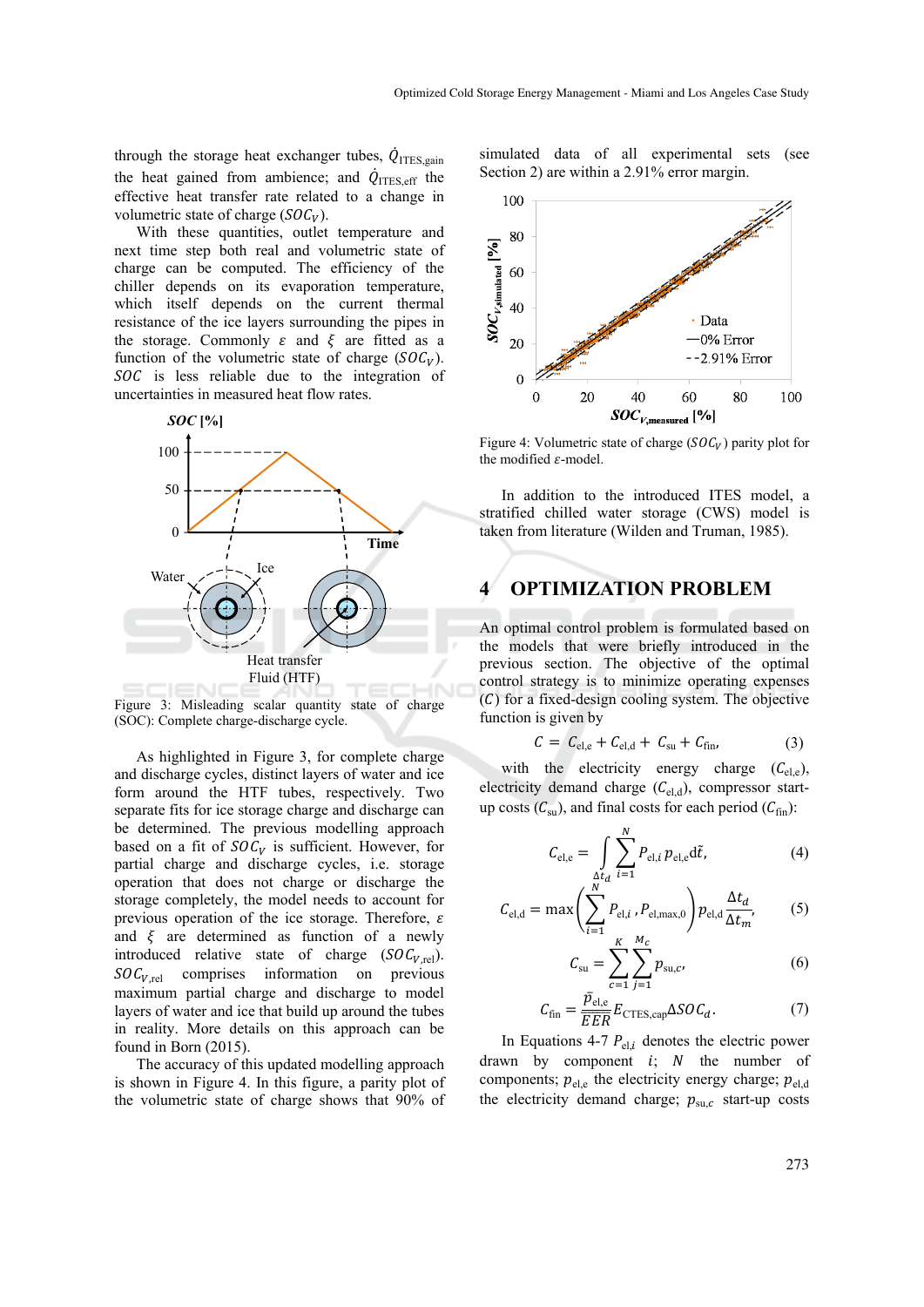and  $M_c$  the number of start-ups for compressor  $c : K$ the number of compressors; EER the energy efficiency ratio of the chiller;  $E_{\text{CTES,cap}}$  the storage capacity; and  $\Delta SOC_d$  the change of state of charge during period  $d$ . The time interval of the current period is tagged as  $\Delta t_d$ ,  $\Delta t_m$  is the length of the month.



Figure 5: Approximation of compressor start-up costs.

Computation of start-up costs of the two compressors under test is shown in Figure 5. In this figure, electric power input and evaporator heat flow rate during a typical chiller start-up are plotted versus time. In Phase I, the chiller is turned off. In Phase II chilled water pumps are on, the heat flow rate shows an artefact from the previous hot water discharge. The first compressor starts in Phase III, heat transfer at the evaporator lacks the electric power drawn (Area A). In Phase IV the first compressor runs steady-state. The second compressor starts in Phase V, and once again evaporator heat transfer is delayed (Area B). In the final Phase VI the compression chiller is running steady-state. The highlighted Areas A and B are directly related to the start-up costs of the two compressors by computing the energy charge for the electric power wasted until steady-state cooling output is established. This is a very conservative approach that does not include any lifetime degradation effects during start-ups.

The introduction of final costs  $(C_{fin})$  in the objective function is necessary to avoid complete discharge of the storage at the end of period  $d$ . For that reason low final states of charge are penalized and high final states of charge awarded.

The optimal chiller operating strategy  $(\pi)$ describes when and how to operate the chiller. It is determined by solving

$$
\pi = \operatorname{argmin}\{C\}.\tag{8}
$$



Figure 6: SOC-controlled (SC), Price-controlled (PC), and Optimal-controlled (OC) strategy for an example period of 48 hours: a) Electricity energy charge, b) Cooling load, c) Compression chiller electric power input, d) Volumetric state of charge  $(SOC_V)$ , and e) State of charge (SOC).

The presented optimization problem is mixedinteger, non-linear (MINLP) with costs introduced on maximum load (demand charges), and costs inserted between time steps (start-up costs). A Dynamic Programming algorithm can reduce the problem complexity to solve it within a reasonable amount of time (Bellman, 2003). For this, the problem is discretised not only in time ( $\Delta t =$ 15 min), but also in state-of-charge ( $\Delta SOC = 0.5\%$ ). Because the ITES model requires information on the preceding operating strategy, a Reverse Dynamic Programming (RDP) approach is not feasible. Thus,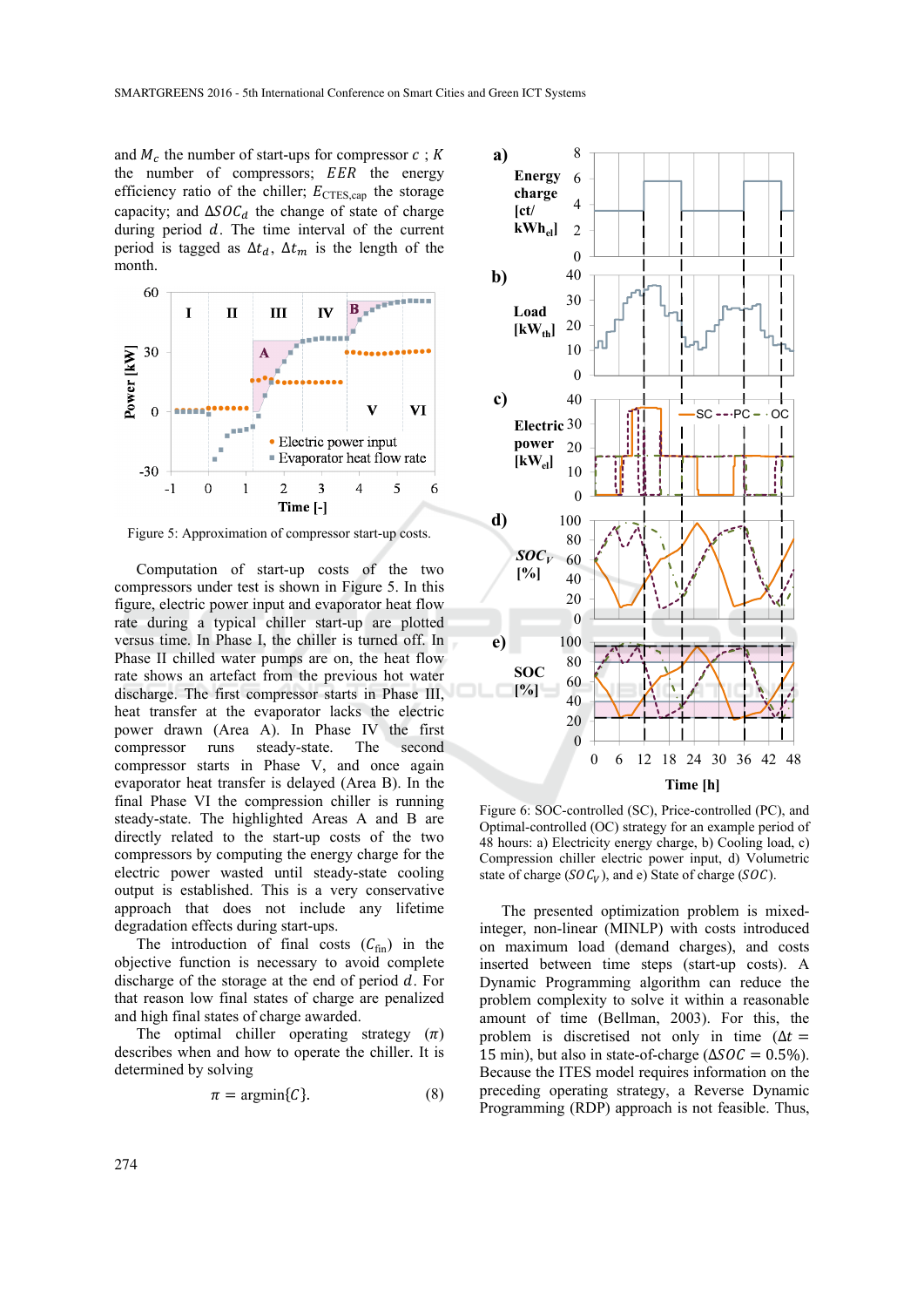a Forward Dynamic Programming (FDP) algorithm is implemented. With this algorithm, a 24 hour period is solved in approximately 50 seconds.

The optimal control (OC) strategy is compared to two conventional, reference strategies: SOCcontrolled (SC), and price-controlled (PC) operation. The SOC-controlled strategy is simulated based on the following criteria:

- Turn chiller on, if  $SOC < 25\%$ ;
- And turn chiller off, if  $SOC > 95\%$ .

The price-controlled strategy is determined in the following way:

- Turn chiller on, if  $p_{\text{el,e}} < \bar{p}_{\text{el,e}}$ ;
- Turn chiller off, if  $p_{\text{el,e}} > \bar{p}_{\text{el,e}}$ ;
- Turn chiller on, if  $SOC < 25\%$  and keep on until  $SOC > 40\%$ :
- And turn chiller off, if  $SOC > 95\%$ , and keep off until  $SOC < 80\%$ .

To avoid over-depletion of the storage in SC and PC operation, the second compressor is started, if the chiller is on but not able to satisfy the cooling load (which would additionally require the discharge of the storage).

Results for all three strategies for an example period of 48 hours are compared in Figure 6. Electricity energy charges are shown in Figure 6 a). The on-peak period lasts from 12 p.m. to 9 p.m. Figure 6 b) outlines the cooling load, which is for these and ongoing results assumed to be deterministically known to the optimal controller. The electric power drawn by the chiller is illustrated in Figure 6 c). One may notice that both conventional strategies use the second compressor at some point in time. With two compressors in parallel, the chiller operates less efficient. Additionally, both conventional strategies are not able to forecast the cooling load or ambient temperatures, and adjust their strategies to these constraints. Furthermore, they are only able to consider storage constraints based on the simple rules listed above. Finally, Figure 6 d) and e) show the volumetric and real state of charge, respectively. For this example period, both SC and PC strategy leave the storage with a higher initial state of charge for the next period than the OC strategy, but at the cost of extensive chiller operation during on-peak periods.

#### **5 CASE STUDY**

A large scale case study is intended to quantify benefits that result from utilizing the OC strategy over conventional operating strategies.

For this case study, building cooling and electrical loads are simulated using EnergyPlus. Four DOE commercial reference buildings (high-rise apartment, hospital, large office, and secondary school) are compared (Deru et al., 2011). In the following, results are presented for the very hot and humid climate of Miami and the Mediterranean climate of Los Angeles. Time of use rates are very well established in the United States and thus help quantifying the results. The Florida Power & Light General Service Large Demand Time of Use (GSLDT-1) rate is used for Miami (Florida Power  $\&$ Light (FPL), 2015). For Los Angeles the real time pricing rate TOU-8-RTP for general service, large demand with hourly varying prices is used (Southern California Edison, 2015).

Loads are proportionally scaled down to fit the experimental test system, and afterwards results are inverted back.

Specific invest costs for ice storages  $(i_{\text{ITES}})$  and chilled water storages  $(i_{\text{CWS}})$  were calculated with the following equations (Gebhardt et al., 2002):

$$
\frac{i_{\text{ITES}}}{\frac{\text{L}}{\text{V}} + \text{L}} = 66.8 \cdot \left(\frac{E_{\text{ITES,cap}}}{\text{kWh}}\right)^{-0.1051},\tag{9}
$$

$$
\frac{i_{\text{CWS}}}{\frac{s}{kWh}} = 380.8 \cdot \left(\frac{E_{\text{CWS,cap}}}{kWh}\right)^{-0.213}.
$$
 (10)

Annual Operation and Maintenance (O&M) costs for the compression chiller were assumed as 4% of the initial chiller invest  $(I_{CC})$  (Gebhardt et al., 2002):

$$
\frac{I_{\rm CC}}{\dot{Q}_{\rm CC,cap}} \frac{\text{kWh}}{\$} = \left(5503 \cdot \left(\frac{\dot{Q}_{\rm CC,cap}}{\text{kW}}\right)^{-0.6794} + 198\right). \quad (11)
$$

Both ITES and CWS are only discharged, when storage outlet temperatures are able to satisfy air conditioning supply temperatures ( $\leq 8$  °C). For each case study, both storages are sized to the same capacity.

The optimal control strategy is determined for 24 hour deterministic prediction and optimization horizons, sweeping forward from day to day.

Results for Miami are summarized in Figure 7, for Los Angeles in Figure 8. In these figures, total annual costs for the four different building types, two different storages (ITES and CWS), and different operating strategies are shown. Total annual costs are computed as the sum of capital expenditures (CAPEX, annuity for storage invest at an interest rate of 7% and depreciation time of 20 years), operation and maintenance (O&M), fixed customer energy charges (Fixed), other electricity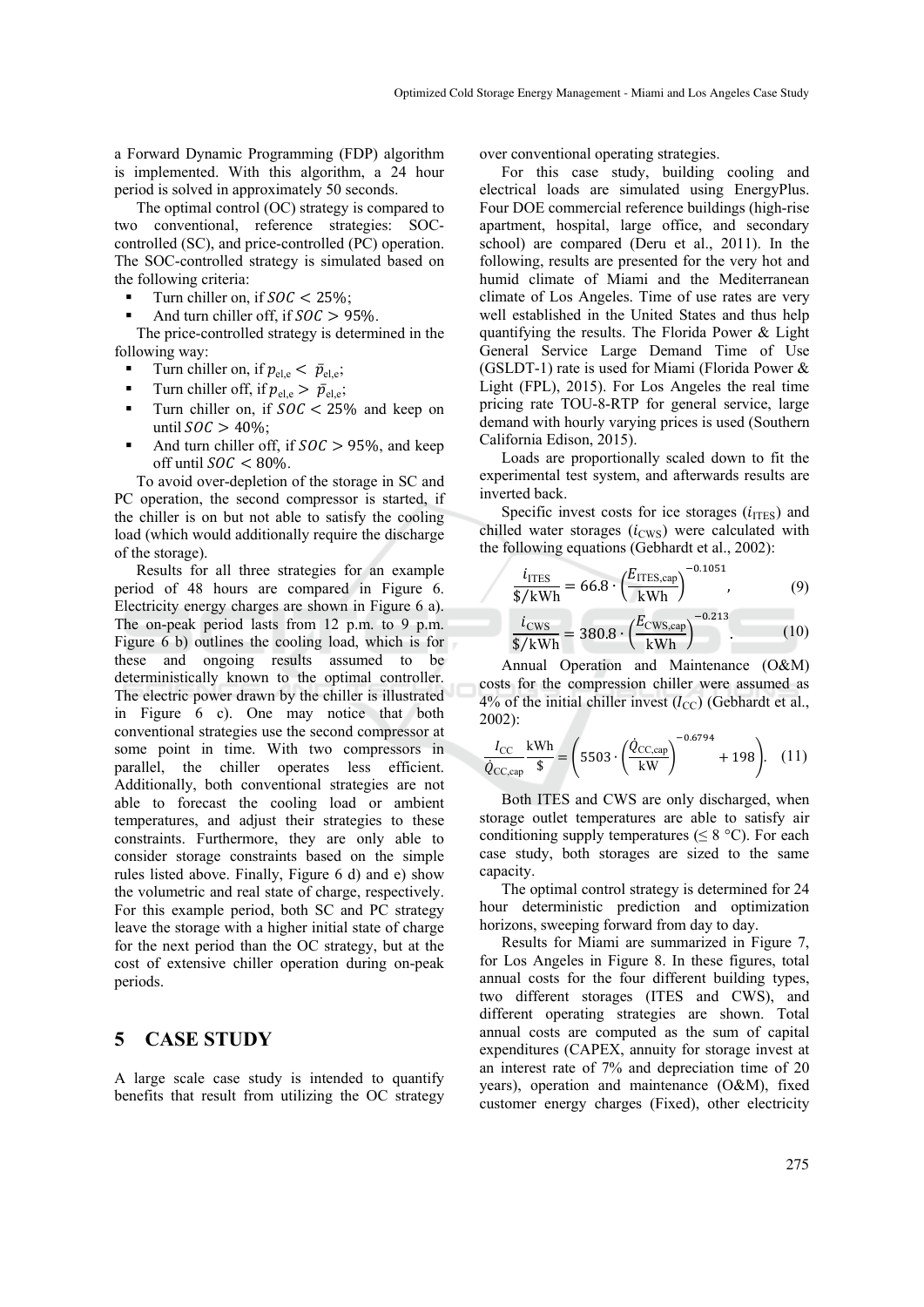energy charges due to other electrical loads but cooling (Energy (other)), energy charges related to cooling (Energy (cooling)), electricity demand charges (Demand), and compressor start-up costs (Start-up).



Figure 7: Results of annual simulation/optimization for buildings located in Miami: Ice thermal energy storage (ITES) and chilled water storage (CWS) supported cooling systems using a SOC-controlled (SC), price-controlled (PC) or optimal-controlled (OC) strategy.



Figure 8: Results of annual simulation/optimization for buildings located in Los Angeles: Ice thermal energy storage (ITES) and chilled water storage (CWS) supported cooling systems using a SOC-controlled (SC), pricecontrolled (PC) or optimal-controlled (OC) strategy.

Based on the assumptions, the case study shows that using the OC strategy total cost savings of app. 2-10% compared to the PC strategy and of app. 5- 20% compared to the SC strategy are possible. Exact savings depend on both location (climate, electricity rate), and particular object (building, electrical and cooling equipment in use).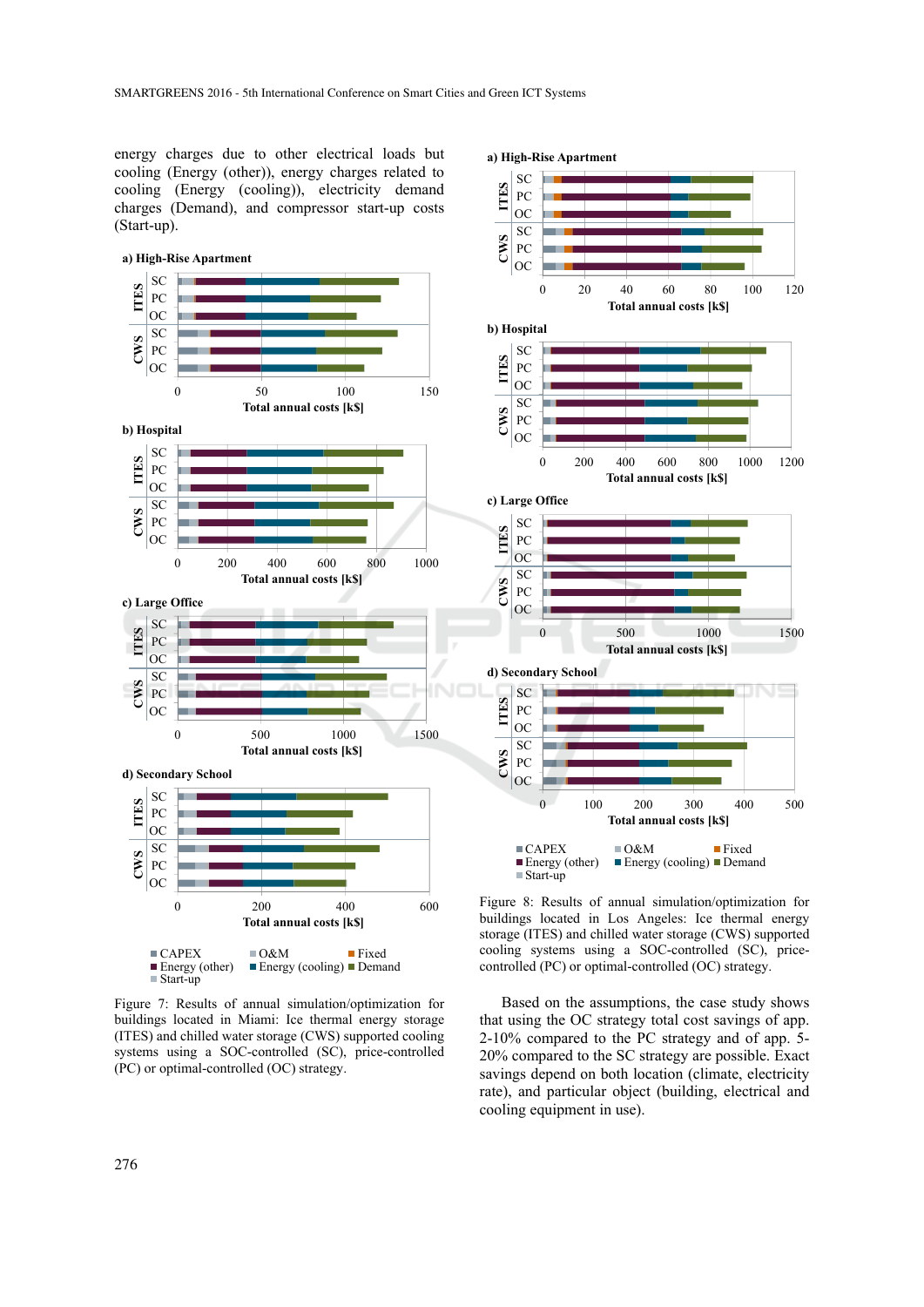Cost savings in the very hot and humid climate of Miami with large cooling loads are possible due to both reducing energy and demand charges. Savings in the more temperate climate of Los Angeles with less persistent cooling loads are mainly because of reductions in demand charges (peak shaving).

For the building types and their according storage sizes investigated during this research, ice storages tend to be less capital intense than chilled water storages, and thus are economically more attractive. However, one may realize that energy charges are smaller for CWS than for ITES. Lower evaporation temperatures required for charging ice storages decrease efficiency of the chiller and therefore electric power drawn by the chiller tends to be higher.

For this research project, efficiency of the compression chiller determined during the experiments was not altered for scaling to higher loads and larger chiller sizes. For large scale compression chillers, more efficient compressors may be used. However, this will only change absolute costs, but does not change the statements made about the relative advantages of the OC strategy.

### **6 CONCLUSIONS**

This paper briefly introduced a novel model for partial charge and discharge of ice storages incorporating the preceding storage operating strategy. The model was validated in a set of experiments.

The model was implemented in a model-based predictive controller, which uses a Forward Dynamic Programming algorithm for solving the optimization problem.

A large scale case study for four different building types in two locations (Miami and Los Angeles) revealed that utilizing the optimal control strategy annual cost savings of up to 20% compared to conventional control strategies are possible. Ice storages tend to be economically more attractive due lower invest costs, but compression chillers need to operate at lower evaporation temperatures, which requires more primary energy input.

The introduced model-based controller may be utilized in future sustainable energy systems incorporating large shares of renewable energy sources. For this, dynamic electricity prices could be used to force cooling systems with cold thermal energy storage to run in a strategy beneficial to the power grid.

Future research will focus on hardware implementation and validation of the optimal control approach.

#### **ACKNOWLEDGEMENTS**

The research was supported by the European Union under the European Horizon 2020 strategy in the Storage Enabled Sustainable Energy for Buildings and Communities (SENSIBLE) project.

### **REFERENCES**

- Bellman, R., 2003. *Dynamic Programming*. Dover Publications, Inc., Mineola, N.Y.
- Born, A., 2015. *Modellierung und experimentelle Untersuchung einer Kompressionskälteanlage mit Eisspeicher für die optimale Einbindung in ein Smart Energy System*. Technische Universität München.
- Braun, J.E., 2011. A Near-Optimal Control Strategy for Cool Storage Systems with Dynamic Electric Rates (RP-1252). *HVAC&R Res*. 13, 557–580.
- Claessen, F.N., Poutré, H. La, 2014. *Towards a European Smart Energy System - ICT innovation goals and considerations*. Brussels, Belgium.
- Deru, M., Field, K., Studer, D., Benne, K., Griffith, B., Torcellini, P., Liu, B., Halverson, M., Winiarski, D., Rosenberg, M., Yazdanian, M., Huang, J., Crawley, D., 2011. *U.S. Department of Energy Commercial Reference Building Models of the National Building Stock*. Golden, Colorado.
- Florida Power & Light (FPL), 2015. *Business rates, clauses and storm factors - Effective June 2015* Document]. https://www.fpl.com/rates/pdf/June2015\_Business.pdf (accessed 1.6.15).
- Gebhardt, M., Kohl, H., Steinrötter, T., 2002. *Preisatlas Ableitung von Kostenfunktionen für Komponenten der rationellen Energienutzung*. Duisburg-Rheinhausen.
- Henze, G.P., Dodier, R.H., Krarti, M., 1997. Development of a Predictive Optimal Controller for Thermal Energy Storage Systems. *HVAC&R Res*. 3, 233–264.
- Johansson, T.B., Patwardhan, A., Nakicenovic, N., Gomez-Echeverri, L., 2012. *Global Energy Assessment -Toward a Sustainable Future*, Global Energy Assessment (GEA). International Institute for Applied System Analysis (IIASA), Laxenburg, Austria.
- Lee, T.-S., Liao, K.-Y., Lu, W.-C., 2012. Evaluation of the suitability of empirically-based models for predicting energy performance of centrifugal water chillers with variable chilled water flow. *Appl. Energy* 93, 583–595. doi:10.1016/j.apenergy.2011.12.001.
- Lee, W.-S., Chen, Y. –Ting, Wu, T.-H., 2009. Optimization for ice-storage air-conditioning system